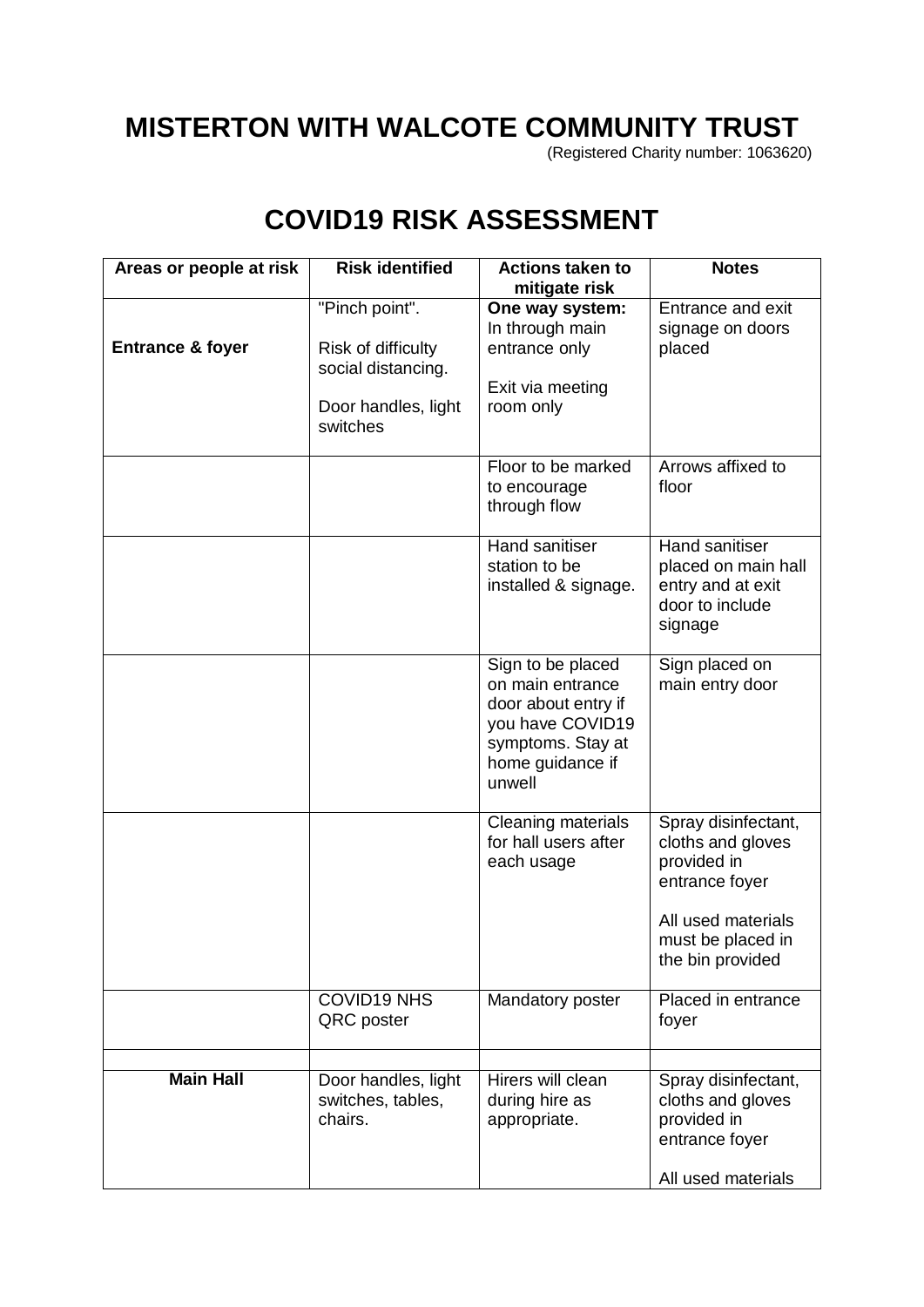|                     |                                                                             |                                                                                                                                   | must be placed in<br>the bin provided                                                                                                    |
|---------------------|-----------------------------------------------------------------------------|-----------------------------------------------------------------------------------------------------------------------------------|------------------------------------------------------------------------------------------------------------------------------------------|
|                     |                                                                             | Cleaner will clean<br>all hard area in hall<br>once a week                                                                        |                                                                                                                                          |
|                     | Social Distancing<br>not observed.                                          | Signage will remind<br>attendees to<br>maintain social<br>distance                                                                | Signage placed in<br>entrance foyer                                                                                                      |
| <b>Meeting Room</b> | "Pinch point".                                                              | Exit via meeting                                                                                                                  | Entrance and exit                                                                                                                        |
|                     | Risk of difficulty<br>social distancing.<br>Door handles, light<br>switches | room only                                                                                                                         | signage on doors<br>placed                                                                                                               |
|                     |                                                                             | Floor to be marked<br>to encourage<br>through flow                                                                                | Arrows affixed to<br>floor                                                                                                               |
|                     |                                                                             | <b>Hand sanitiser</b><br>station to be<br>installed & signage.                                                                    | Hand sanitiser<br>placed at exit door<br>to include signage                                                                              |
|                     |                                                                             | Hirers will clean<br>during hire as<br>appropriate.                                                                               | Spray disinfectant,<br>cloths and gloves<br>provided in<br>entrance foyer<br>All used materials<br>must be placed in<br>the bin provided |
|                     |                                                                             | Cleaner will clean<br>all hard area in hall<br>once a week                                                                        |                                                                                                                                          |
|                     | Social Distancing<br>not observed.                                          | Signage will remind<br>attendees to<br>maintain social<br>distance                                                                | Signage placed in<br>entrance foyer                                                                                                      |
| <b>Kitchen Area</b> | This area not be<br>used for the time<br>being.                             | Hirers to must bring<br>their own crockery<br>or cutlery and must<br>bring their own tea<br>towels & take them<br>home afterwards | Notice placed -<br>area not to be used.                                                                                                  |